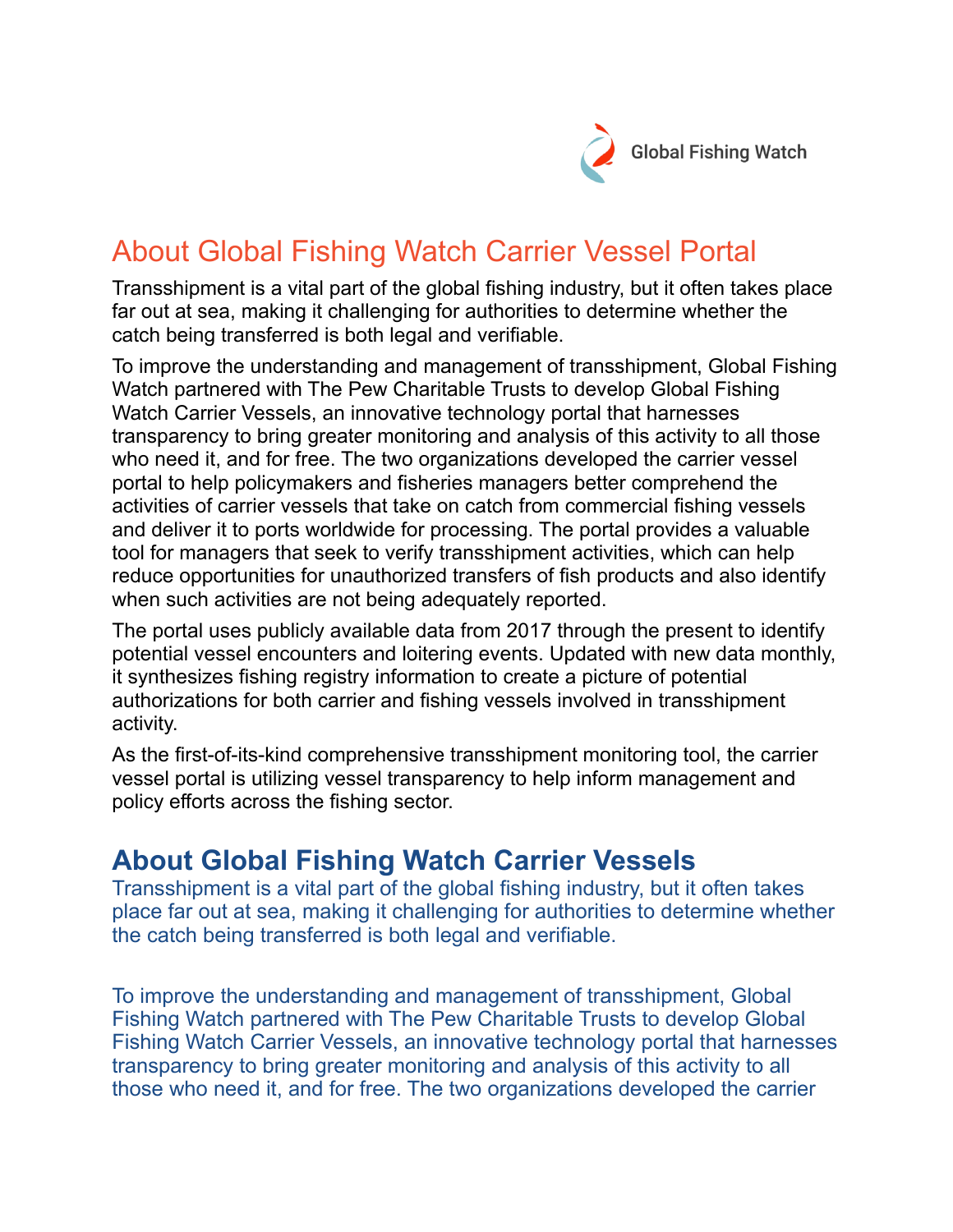vessel portal to help policymakers and fisheries managers better comprehend the activities of carrier vessels that take on catch from commercial fishing vessels and deliver it to ports worldwide for processing. The portal provides a valuable tool for managers that seek to verify transshipment activities, which can help reduce opportunities for unauthorized transfers of fish products and also identify when such activities are not being adequately reported.

The portal uses publicly available data from 2017 through the present to identify potential vessel encounters and loitering events. Updated with new data monthly, it synthesizes fishing registry information to create a picture of potential authorizations for both carrier and fishing vessels involved in transshipment activity.

As the first-of-its-kind comprehensive transshipment monitoring tool, the carrier vessel portal is utilizing vessel transparency to help inform management and policy efforts across the fishing sector.

https://globalfishingwatch.org/carrier-portal/login? layer[0]=encounter&layer[1]=cp\_rfmo&layer[2]=cp\_next\_port

## **How the portal works**

The carrier vessel portal uses satellite technology, machine learning and upto-date vessel databases to give users consolidated information on carrier vessels' activities, allowing them to analyze vessel tracks and see which ports are most frequented.

- Automatic identification system, or AIS, data is used to display vessel tracks and estimate vessel activity, including possible transshipment. AIS transmits a ship's location, speed, direction and identity information, such as its name and flag. By tracking the vessel's movements, analysts can track where a vessel has gone and identify when vessels are potentially transshipping at sea or visiting a port.
- Vessel registry data is matched to the AIS data to identify the authorization of carrier and fishing vessels in the portal. Publicly accessible historical records and currently monthly records obtained from regional fisheries management organizations are used to identify if vessels were authorized during the time of potential transshipments.
- The portal relies on a carrier vessel database curated using a combination of sources including vessel registry lists, national registries, International